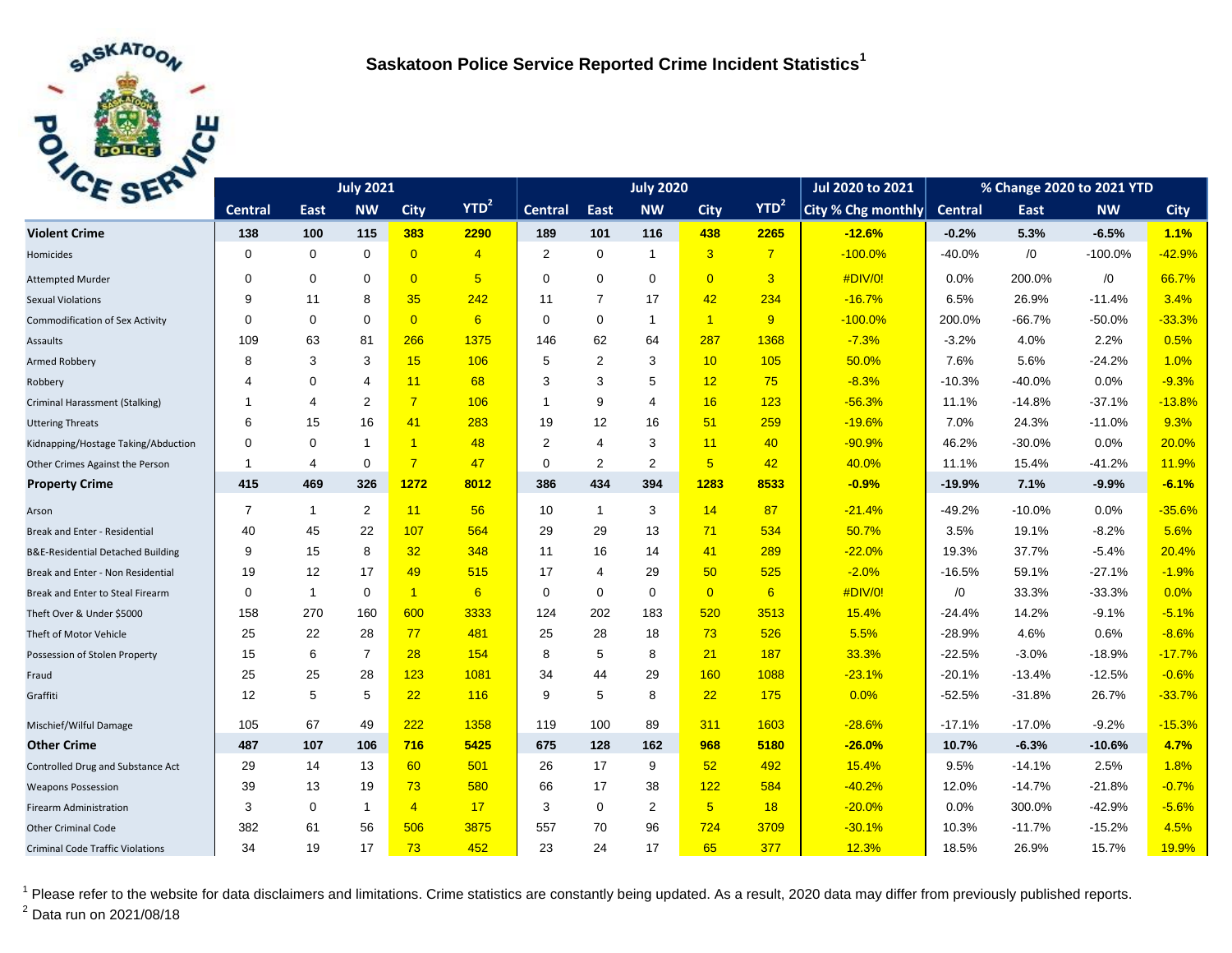| <b>Enforcement</b>                                              | <b>July-21</b> | <b>Jul-20</b> | <b>YTD</b><br>2021  | <b>YTD</b><br>2020 | YTD %Chg     | <b>Workload</b>                            | $Jul-21$    | <b>Jul-20</b> | <b>YTD 2021</b> | <b>YTD</b><br>2020 | <b>YTD %Chg</b> |
|-----------------------------------------------------------------|----------------|---------------|---------------------|--------------------|--------------|--------------------------------------------|-------------|---------------|-----------------|--------------------|-----------------|
| <b>Traffic Tickets (Charges)</b><br><b>Total Tickets Issued</b> | 2,151          |               | 2,241 17,482 11,137 |                    |              | <b>Communications</b><br>57.0% Total Calls | 11,737      | 12,337        | 70,423          | 68,412             | 2.9%            |
| <b>Provincial Traffic Safety Act</b>                            | 741            | 840           | 6,185               | 4,569              | 35.4%        | Dispatched                                 | 7,651       | 8,035         | 44,739          | 46,502             | $-3.8%$         |
| Provincial Vehicle Equipment Regi                               | 163            | 118           | 1,315               | 848                | 55.1%        | Not Dispatched                             | 4,086       | 4,302         | 25,684          | 21,910             | 17.2%           |
| <b>Other Provincial</b>                                         | 52             | 12            | 302                 | 88                 |              | 243.2% Telephone                           | 6,497       | 6,845         | 39,443          | 38,745             | 1.8%            |
| <b>Other Municipal Traffic Bylaws</b>                           | 12             | 28            | 256                 | 158                |              | 62.0% 911 Complaints                       | 4,445       | 4,590         | 26,048          | 24,955             | 4.4%            |
| <b>Provincial Speeding</b>                                      | 778            | 884           | 5,891               | 3,739              |              | 57.6% On View                              | 504         | 594           | 3,406           | 2,996              | 13.7%           |
| <b>Municipal Bylaw Speeding</b>                                 | $\mathbf 0$    | 4             | 262                 | 46                 | 469.6% Alarm |                                            | 291         | 305           | 1,518           | 1,706              | $-11.0%$        |
| CTSS/SPS                                                        | 389            | 349           | 3.200               | 1,648              | 94.2% Radio  |                                            | $\mathbf 0$ | 3             | 8               | 10 <sup>1</sup>    | $-20.0%$        |
| <b>Cannabis Tickets</b><br>Possess, consume, distribute         | 16             | 6             | 71                  | 41                 | 73.2%        |                                            |             |               |                 |                    |                 |
| cannabis in vehicle                                             | 3              | 3             | 25                  | 15                 | 66.7%        |                                            |             |               |                 |                    |                 |
|                                                                 |                |               |                     |                    |              |                                            |             |               |                 |                    |                 |
| <b>Collisions</b>                                               | 341            | 291           | 2,134               | 2,073              | 2.9%         |                                            |             |               |                 |                    |                 |
| <b>Property Damage</b>                                          | 301            | 260           | 1,880               | 1,853              | 1.5%         |                                            |             |               |                 |                    |                 |
| Personal Injury                                                 | 39             | 31            | 251                 | 217                | 15.7%        |                                            |             |               |                 |                    |                 |
| Fatality                                                        | -1             | $\mathbf 0$   | 3                   | 3                  | 0.0%         |                                            |             |               |                 |                    |                 |
| Non Hit & Run                                                   | 198            | 157           | 1,258               | 1,181              | 6.5%         |                                            |             |               |                 |                    |                 |
| Hit & Run                                                       | 143            | 134           | 876                 | 892                | $-1.8%$      |                                            |             |               |                 |                    |                 |
| <b>Pedestrian Collisions</b>                                    | 6              | 9             | 28                  | 37                 | $-24.3%$     |                                            |             |               |                 |                    |                 |
| <b>Number Vehicles</b>                                          | 673            | 564           | 4,089               | 3,909              | 4.6%         |                                            |             |               |                 |                    |                 |
| Number Injured                                                  | 47             | 37            | 306                 | 260                | 17.7%        |                                            |             |               |                 |                    |                 |
| <b>Number of Fatalities</b>                                     | $\mathbf 0$    | 0             | 2                   | $\overline{2}$     | 0.0%         |                                            |             |               |                 |                    |                 |
|                                                                 |                |               |                     |                    |              |                                            |             |               |                 |                    |                 |
| <b>Criminal Code Traffic Violations</b>                         | 73             | 65            | 452                 | 377                | 19.9%        |                                            |             |               |                 |                    |                 |
| Dangerous Operation of                                          |                |               |                     |                    |              |                                            |             |               |                 |                    |                 |
| <b>Motor Vehicle</b><br>Impaired Operation of                   | 19             | 19            | 162                 | 125                | 29.6%        |                                            |             |               |                 |                    |                 |
| <b>Motor Vehicle</b>                                            | 40             | 37            | 225                 | 195                | 15.4%        |                                            |             |               |                 |                    |                 |
| <b>Other Criminal Code Traffic</b>                              | 14             | 9             | 65                  | 57                 | 14.0%        |                                            |             |               |                 |                    |                 |

## **Saskatoon Police Service Enforcement and Workload**